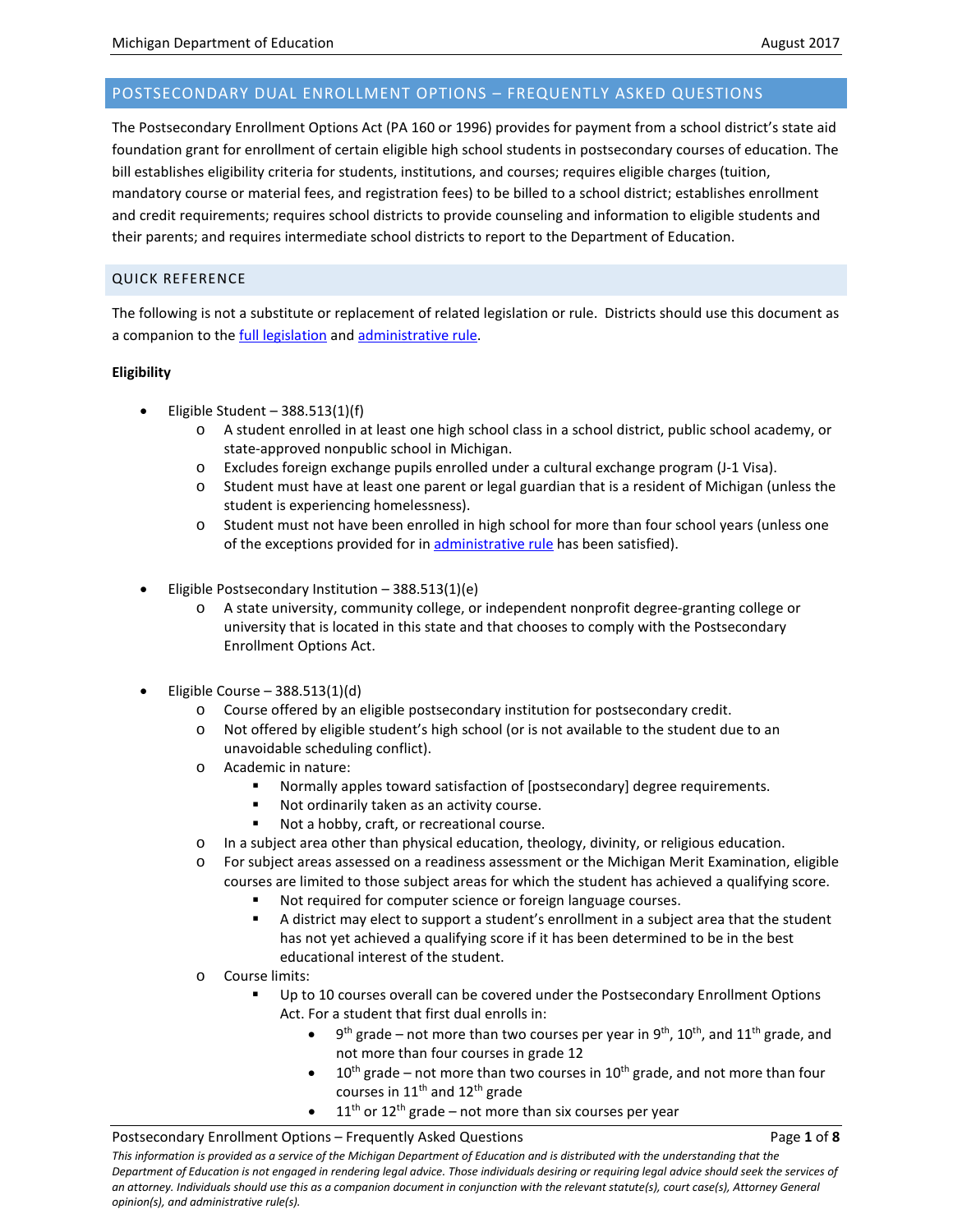- These limits do not apply when a written agreement exists between a public school district and a postsecondary institution, or if the district has elected to support a student's enrollment beyond what is required in PA 160 of 1996.
- Eligible Charges  $-388.513(1)(c)$ 
	- o Charges covered under the Postsecondary Enrollment Options Act include:
		- Tuition, mandatory course fees, materials fees (including textbooks required for a course), and registration fees required by the postsecondary institution for enrollment in a course.
		- Any late fees charged by a postsecondary institution as a result of the State or a school district not making the required payment in time (according to this Act).
	- o Transportation fees, parking costs, and activity fees are not eligible charges.
	- o For a district that receives funding through state aid, the district is not required to provide more tuition support under this act than what is received by the district through state aid for the student for the school year.

## **Academic Credit – 388.517**

- Postsecondary courses may be taken for high school credit, postsecondary credit, or both. A student makes this decision at time of enrollment. When more than one course is being taken, a student may make different credit designations for each course.
- Students attending a state-approved nonpublic school may take courses that are considered "essential" for postsecondary credit only. Courses considered "nonessential electives" may be taken for high school credit, postsecondary credit, or both.
- Eligible courses paid for under the Postsecondary Enrollment Options Act may not be audited by the student.
- School districts shall grant academic credit and count that credit toward graduation and subject area requirements of the school district when applicable and when a student has designated a dual enrollment course was taken for high school credit or both high school credit and postsecondary credit. School districts may determine how much high school credit shall be awarded for a course, and how that credit will be applied to a student's transcript (letter grade, pass/fail, etc.).

## **Sample Dual Enrollment Process**

*Process may vary between school districts and nonpublic schools.*

- 1. Student meets with counselor and/or principal to discuss eligibility and other aspects of the Postsecondary Enrollment Options Act.
- 2. Student receives letter signed by principal indicating eligibility to dual enroll.
- 3. Student enrolls in eligible course(s) with postsecondary institution.
	- a. Eligibility letter (2) often used by postsecondary institution to verify eligibility and payment arrangements.
- 4. Following drop date of course(s), postsecondary institution bills school district (State of Michigan billed directly for nonpublic school students).
- 5. School district (for nonpublic school students State of Michigan) pays eligible charges (up to per course maximum), student responsible for any remainder.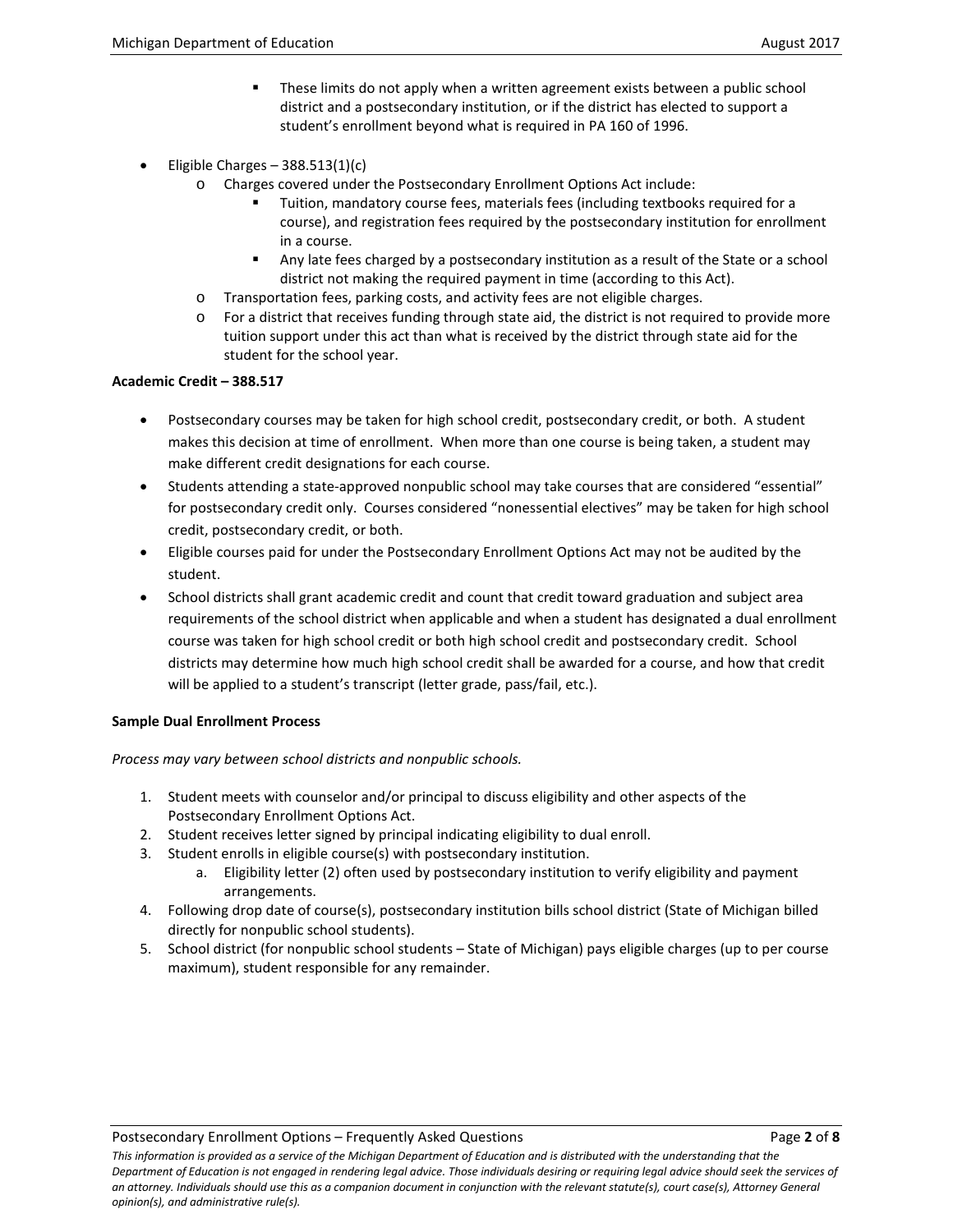### QUESTION AND ANSWER

### **Overview Questions**

- Q# 1 What are the laws that govern early college credit opportunities forpupils?
- A# 1 In Michigan, there are two laws that govern early college creditopportunities for pupils. The Postsecondary Enrollment Options Act (PSEOA) or Public Act 160 of 1996, and the Career and Technical Preparation Act or Public Act 258 of 2000, provide for payment from a school district's state aid foundation grant for enrollment of eligible high school pupils in postsecondary courses of education. The law establishes eligibility criteria for pupils, institutions, and courses; requires eligible charges (tuition, mandatory course or material fees, and registrations fees) to be billed to aschool.
- Q# 2 Are districts required to inform pupils of early college credit opportunities?
- A# 2 Yes. By March 1 of each school year, a school district or state approved nonpublic school is legally required to provide general information about postsecondary enrollment opportunities such as Advanced Placement (AP), dual enrollment, early and middle college high schools, career and technical preparation enrollment options, etc., to all pupils in grade 8 or higher.

Districts also are required to send all pupils in grades 9 through 12 who have taken the Michigan Merit Exam (MME) or other state-approved readiness assessment, regardless of score, a letter, signed by the pupil's principal, indicating their eligibility.

To assist schools in this effort, the MDE has developed an informational brochure for schools and parents. This brochure is available in two formats and can be found on the [MDE high school web site.](http://www.mi.gov/highschool)

- Q#3 Must districts comply with this legislation?
- A# 3 Yes. The law states that districts and public school academies **shall** use fundsallocated under the State School Aid Act to support eligible pupils in their pursuit of enrollment opportunities in postsecondary institutions. Thus, districts and public school academies **must comply with the pupil's request** for postsecondary enrollment if the pupil, course, and institution are eligible under thisAct.

**MCL 388.514(4)(1)** indicates that the school district or state-approved nonpublic school in which an eligible pupil is enrolled shall provide to the eligible pupil a letter signed by the pupil's principal indicating the pupil's eligibility under thisact.

- Q#4 In what other ways are districts required to support postsecondary enrollment under the legislation?
- A# 4 Counseling is critical. Pupils capable of college-level curricula are not automatically knowledgeable about college course selection and enrollment process. To the extent possible, districts shall provide counseling services to each eligible pupil and his or her parent or guardian of the benefits, risks, and possible consequences of enrolling in a postsecondary course. A district may provide the counseling in a group meeting if additional individual counseling is also made available. [\[MCL 388.519\]](http://www.legislature.mi.gov/(S(txc02tq3vxtl4w1vts5nsibo))/mileg.aspx?page=GetObject&objectname=mcl-388-519) details all counseling guidance related to Dual Enrollment.
- Q# 5 How does this legislation interface with existing arrangements betweenlocal districts and postsecondary institutions: For example, districts that contract with community colleges for career and technical education courses?
- A# 5 Programs such as these are the decision of the local school districts and participating postsecondary institutions, and are usually funded with career and technical education monies through arrangements with the local district. They are not considered as dual enrollment, but as a component of the high school curriculum, and are not affected by thislegislation.
- Q#6 Can a district refuse to provide pupils with the opportunity forpostsecondary dual enrollment?
- A# 6 The purpose of this Act is to provide a wider variety of options to high schoolpupils by encouraging and enabling qualified pupils to enroll in courses or programs in eligible postsecondary institutions.

#### Postsecondary Enrollment Options – Frequently Asked Questions Page **3** of **8**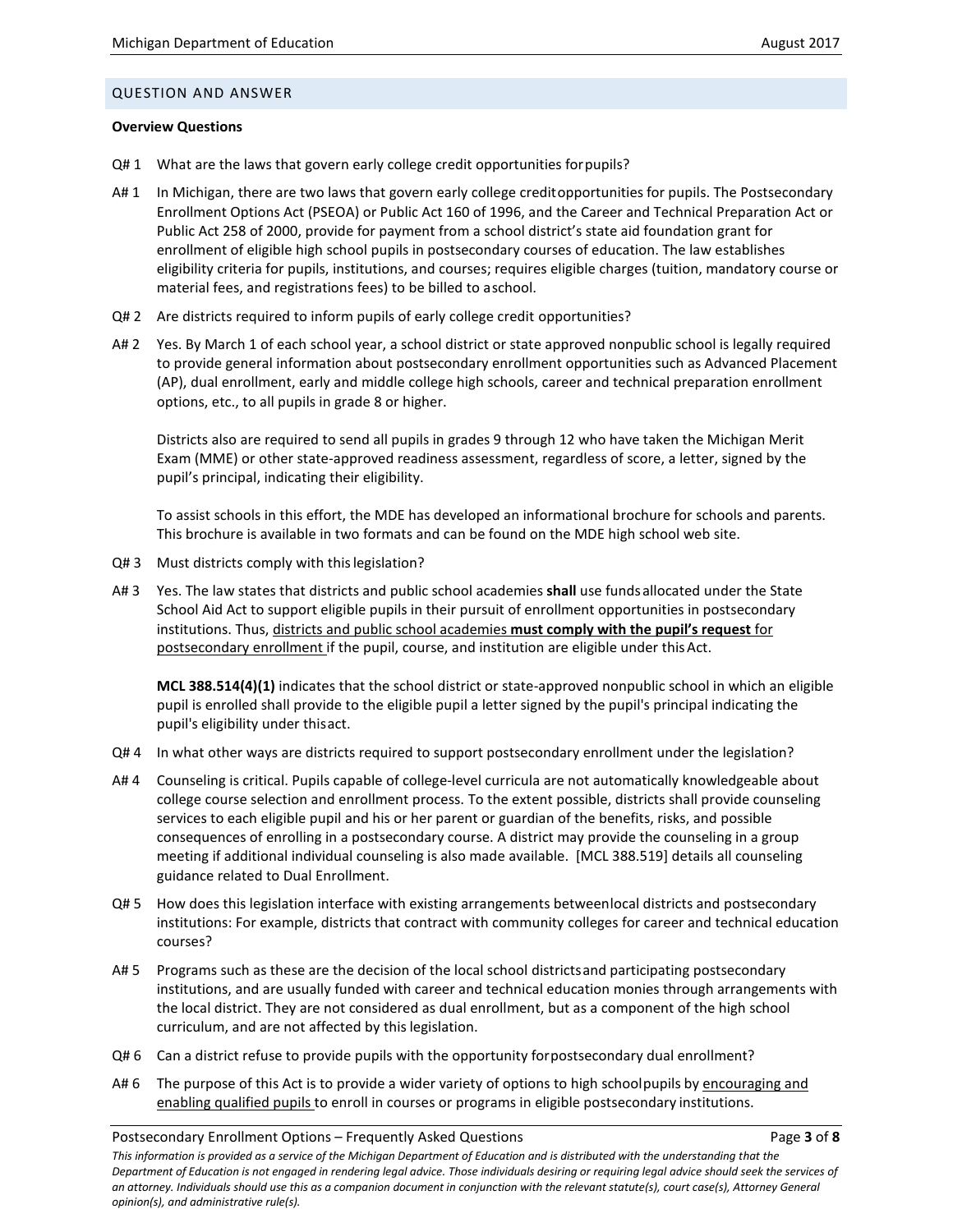However, if the pupil, the course or program, or the postsecondary institution failed to meet the eligibility requirements of PA 160 of 1996, the district would then have the option of allowing or refusing enrollment as the dual enrollment would occur outsideof the provisions of this Act.

- Q# 7 Can a school district or nonpublic school require its students to enroll in dual enrollment courses at a specific postsecondary institution?
- A# 7 No, if a student is eligible under this Act, the student has the ability to select an eligible postsecondary intuition in which to enroll.
- Q# 8 Can a school district or nonpublic school deny a student from taking dual enrolled courses if they did not receive credit for courses taken in a previous semester?
- A# 8 A student that does not receive college credit for a course under the Dual Enrollment legislation is required to repay the school district (or the Department of Treasury in the case of a nonpublic school) any funds that were expended for the course that were not already refunded by the eligible postsecondary institution. If the student does not repay the funds as described in [MCL 388.514], the district may impose sanctions as determined by school policy. A student may take dual enrolled courses (including ones that were previously taken unsuccessfully) if the funds are repaid and if they still meet all other eligibility requirements.

### **Prior Course Completion**

- Q# 9 May the district require a pupil to successfully complete the college course prior to tuition and fees being paid by the district?
- A# 9 No. The language in MCL 388.514(4) and MCL 388.1904(4) states that if a pupil provides the postsecondary institution with written proof of eligibility, the postsecondary institution will transmit a bill to the district detailing the eligible charges for each eligible course. The language also states that if a dually enrolled pupil does not complete the postsecondary course, the postsecondary institution shall forward to the district any funds that are refundable due to non-completion of the course.

### **Credit Considerations**

- Q# 10 There has been an increase in direct college credit courses or "directcredit" courses that provide pupils with an opportunity to take college level courses at high schooland are generally taught by college faculty or high school teachers who are adjunct college faculty. Is it the responsibility of the school district to pay for the collegecredit?
- A# 10 Yes. Attending this class and receiving any secondary or postsecondary credit ispart of the pupil's free and appropriate education as required under the state constitution.The parents of these pupils cannot be charged tuition for these direct credit courses. The district must pay for the tuition and any related fees in order to count the FTE for pupils enrolled in these classes.
- Q# 11 Who decides what type of credit a pupil will receive for postsecondaryenrollment?
- A# 11 The law requires a pupil to designate whether the course is for high school or postsecondary credit, or both at the time of enrollment. Pupils also are required to notify the high school of his/her decision. Pupils taking more than onepostsecondary course may make different credit designations for differentcourses.

If the course is being offered to a nonpublic pupil, the course will be countable toward high school and college credit if the eligible course is determined to be nonessential elective. However, if the course is essential, the course may be taken for college credit only.

- Q# 12 Should districts accept the grade a pupil receives in a college course and incorporate it into the pupil's high school Grade Point Average(GPA)?
- A# 12 The language does not address the issue of grades. However, in its Guide for the College Bound Pupil Athlete, the National Collegiate Athletic Association (NCAA) requires that all core courses used for collegiate athletic eligibility must indicate a grade and be calculated in to the pupil's high school GPA. This

Postsecondary Enrollment Options – Frequently Asked Questions Page **4** of **8**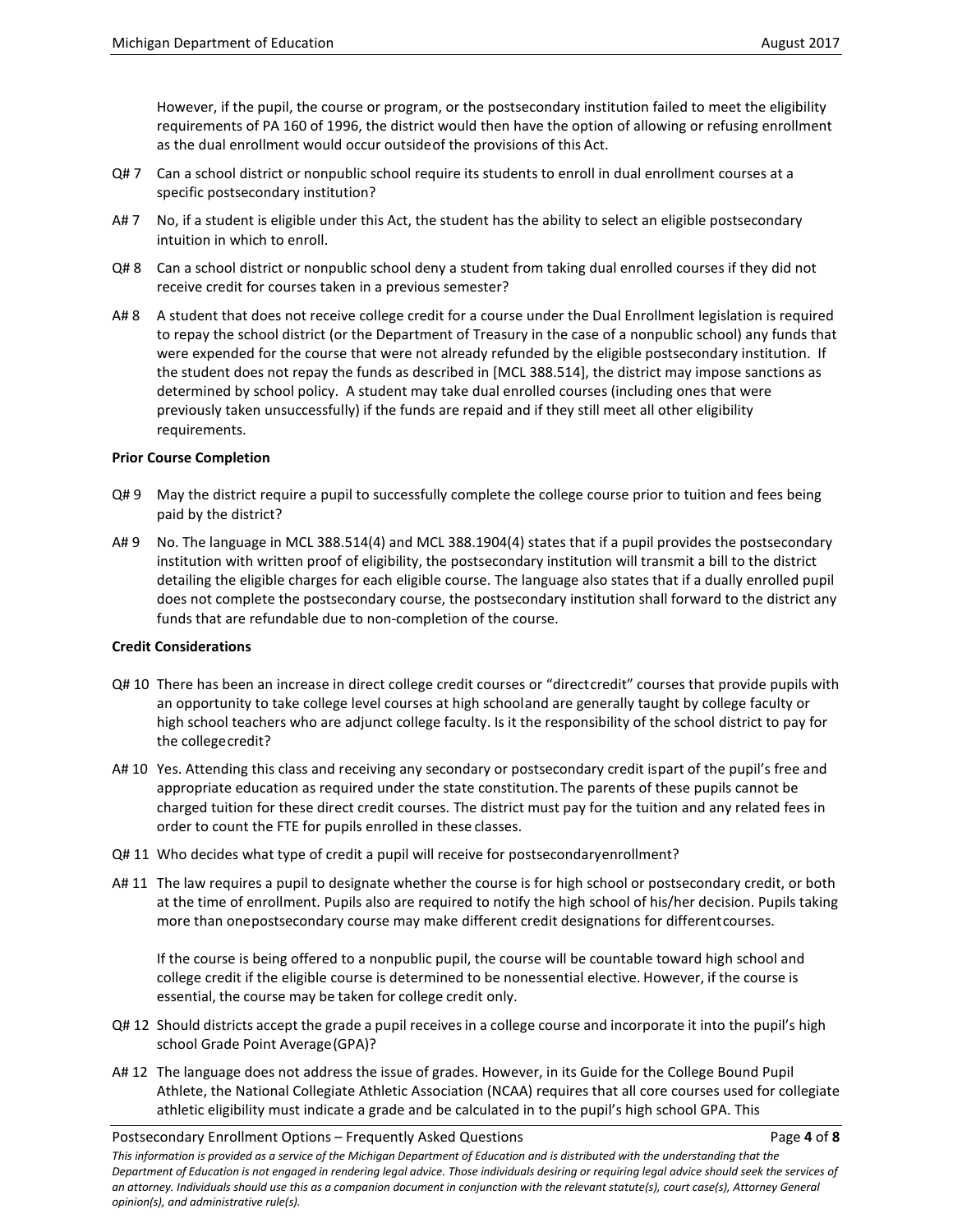requirement only pertains to Division I or II collegiate athletes. It is of great importance that pupils are informed of these regulations and offered the opportunity to request a grade ontheir transcripts.

- Q# 13 Is a pupil allowed to count a math class taken through dual enrollment at a2-year or 4-year institution for a mathematics credit required under the Michigan Merit Curriculum (MMC)?
- A# 13 Yes, if the district determines that the class meets the MMC course/credit content expectations or will satisfy a district graduation requirement, then the public school pupil would be allowed to take the course. In addition, all pupils, regardless of where the credit is offered, should be held to the same level of proficiency (passing standards). This could be accomplished by working with the two-year or four-year institution to align its content and assessment to the credit content expectations. A district also could establish a policy requiring a pupil who successfully completed a credit at a two-year or four-year institution to take the credit assessment to earn credit.

### **Student/Course Eligibility**

- Q# 14 Which pupils are eligible to participate in dualenrollment?
- A# 14 Pupil eligibility to participate in a dual enrollment course in a core content area is a local district decision thatshould include multiple sources of information about if a pupil is ready for a postsecondary educational experience, and what is in the best educational interest of the pupil. In terms of academic readiness, pupil eligibility for enrollment should be informed by pupil performance on [one or more of the assessments](http://www.michigan.gov/documents/mde/Minimum_Dual_Enrollment_Qualifying_Scores_Table_1415_469821_7.pdf)  [listed here.](http://www.michigan.gov/documents/mde/Minimum_Dual_Enrollment_Qualifying_Scores_Table_1415_469821_7.pdf) The MDE supports the use of career and college ready benchmarks whenever possible for this purpose
- Q# 15 Can a district establish additional requirements for dual enrollmentbeyond those defined in law? (i.e. Only pupils with a GPA of 3.0+ canparticipate.)
- A# 15 No. A district may only use the eligibility criteria outlined in state law and may not establish additional requirements which would prohibit a pupil from satisfying or exceeding the credit requirements of the Michigan Merit Curriculum through advanced studies such as advanced placement courses, dual enrollment in a postsecondary institution, participation in the IB program or early or middle college high school programs.
- Q# 16 Can pupils dual enroll even when their grade is not included in one thatrequires district support under [1996 PA 160] and [2000 PA258]?
- A# 16 Yes, the Postsecondary Enrollment Options Act and the Careerand Technical Preparation Act do not prohibit a district from supporting any pupil regardless ofgrade level from taking college courses as long as the courses are eligible under the acts.
- Q# 17 Can a student enroll in more than 1 postsecondary course per semester or trimester?
- A# 17 Yes. Students are allowed to enroll no less than 2 per semester or trimester. The maximum number of courses per grade level is provided in more detail in Section 513 of the State School Aid Act. Noting this, a district may support a student's enrollment in more than the limit defined in legislation per grade if it has been determined to be in the student's best educational interest.
- Q# 18 How does a college course that does not have a five-day schedule affectthe pupil's eligibility to be counted in membership and for FTE?
- A# 18 If the pupil has met all other requirement to be counted towardmembership, the pupil's class load would be the determining factor in deciding the earned FTE. A full- time college course load equates to 12 credits. Two-credits of college enrollment equate to one high school class for a six-period day (2/12 = 1/6). A 3 credit college course would equate to one high school class for a four-block day  $(3/12 = 1/4)$ . Use the course credits to determine high school class equivalency for those dual enrollment courses. If the pupil if left with gaps of time in their class schedule on days where the college course does not meet, the district should consider establishing a mechanism where the pupil can direct this time toward completing coursework or be encouragedto engage in other learning activities.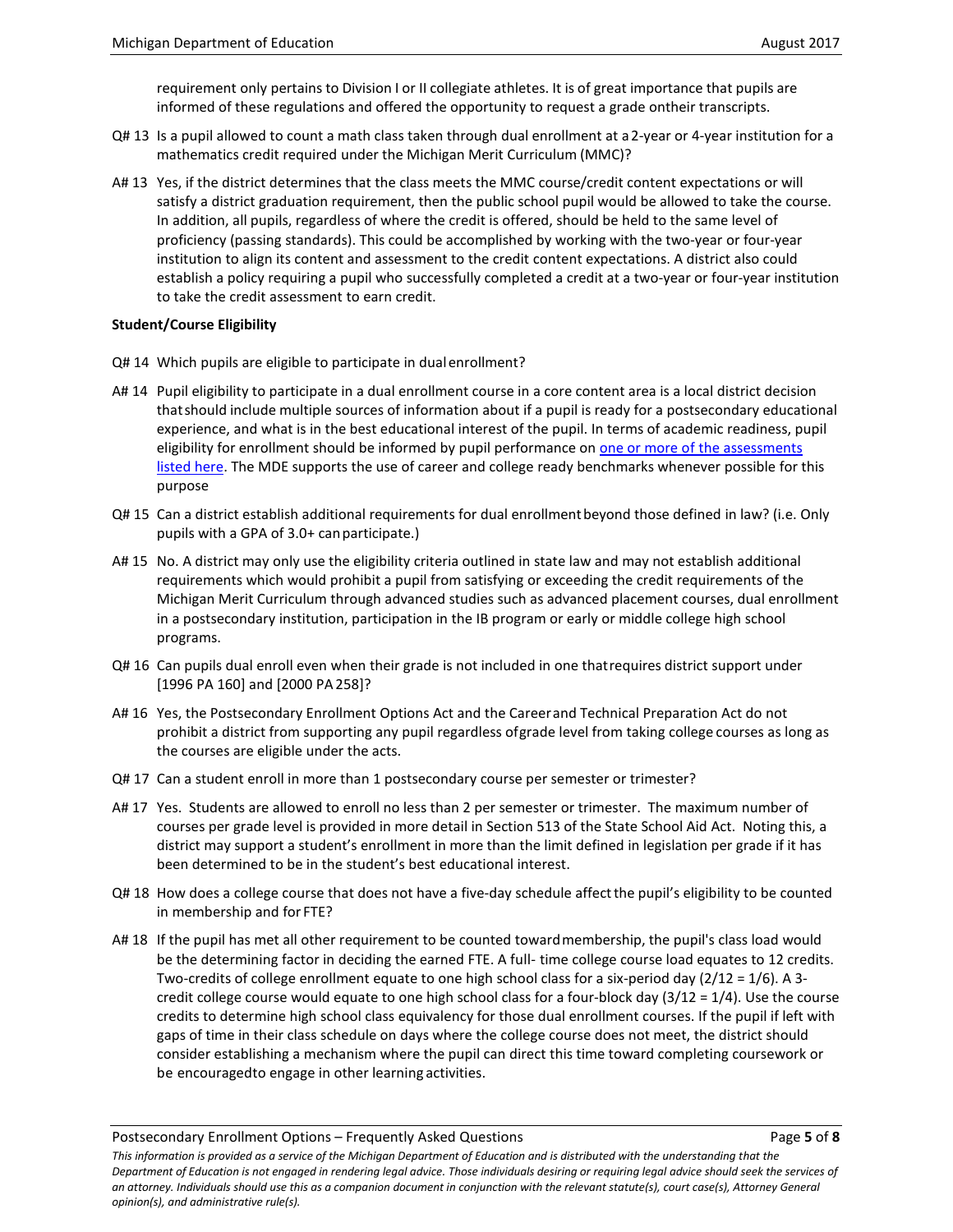- Q# 19 Are students required to "exhaust" the high school's curriculum before they areeligible for postsecondary enrollment?
- A# 19 No. State law requires the postsecondary course(s) eligible for tuitionsupport be course(s) not offered by the district or state approved nonpublic school but does not require pupils to take all available high school courses before enrolling inpostsecondary courses. If a postsecondary course is offered at the high school, the district may require that the high school course is taken in lieu of the requested postsecondary course.
- Q# 20 May pupils attend college classes in theevening or virtually?
- A# 20 Yes. Pupils may elect to take college courses during the school day, in theevening, or on weekends.

## **Payments, Tuition, and Course Fees**

- Q# 21 What costs is the school district required to pay?
- A# 21 The Postsecondary Enrollment Options Act requires that all school districts pay an eligible student's tuition and mandatory course fees, including technology fees, materials fees (including textbooks), registration fees, and any late fees charged by the postsecondary institution. Eligible charges do not include transportation, parking costs, or most activity fees. Districts are only obligated to cover an amount per course equal to the lesser of total eligible charges for that course or the prorated percentage of the statewide pupil-weighted average foundation allowance. A calculation worksheet that can be used to estimate this amount can be accesse[d here.](http://www.michigan.gov/dualenrollment)
- Q# 22 Is the payment for which school districts are responsible based on the number of credits a pupil is taking or the number of courses involved?
- A# 22 The number of individual dual enrollment courses a student takes, regardless of number of credits, is used to calculate the amount that the school district or State shall cover.
- Q# 23 Can pupils receive Postsecondary Enrollment Options Act or Career and Technical Preparation Act tuition/fee support for college courses taken during the summer?
- A# 23 Yes. The postsecondary education course or career and technical preparation course may be scheduled to occur outside of the regular school year if the course is included in the pupil's schedule during the count period, the pupil is registered for the course, and the course has been paid in full.
- Q# 24 Can local districts provide a greater amount of tuition/fee support to pupils than is required in the Postsecondary Enrollment Options Act, the Career and Technical Preparation Act and the Section 21b language?
- A# 24 Yes, the Postsecondary Enrollment Options Act only sets the minimum amount that should be covered. School districts may choose to contribute more to a student's dual enrollment expenses.
- Q# 25 If a pupil fails to compete a district/school paid postsecondary course, is he or she responsible for the fees/tuition not refunded by the postsecondary institution?
- A# 25 Yes, MCL 388.514(9) and MCL 388.1904(9) states that the eligible pupil shall repay to the school district any funds that were expended by the school district for the course that are not refunded to the school district by the eligible postsecondary institution. If the eligible pupil does not repay this money, the school district may impose sanctions against the eligible pupil as determined by school district policy. This subdivision does not apply to an eligible pupil who does not complete the course due to a family or medical emergency, as determined by the eligible postsecondary institution. For an eligible pupil who is enrolled in a state approved nonpublic school, please refer to MCL 388.514(10) and MCL 388.1904(10).
- Q# 26 How should local districts process dual enrollment payments on their budget breakdowns?
- A# 26 Districts should use Function Code 113: High School Instructional Costsunder Purchased (Contractual) Services.
- Q# 27 Does a school need to be involved in the enrollment of a high school pupil in postsecondary institution if the course will not be financially supported under the Postsecondary Enrollment Options Act?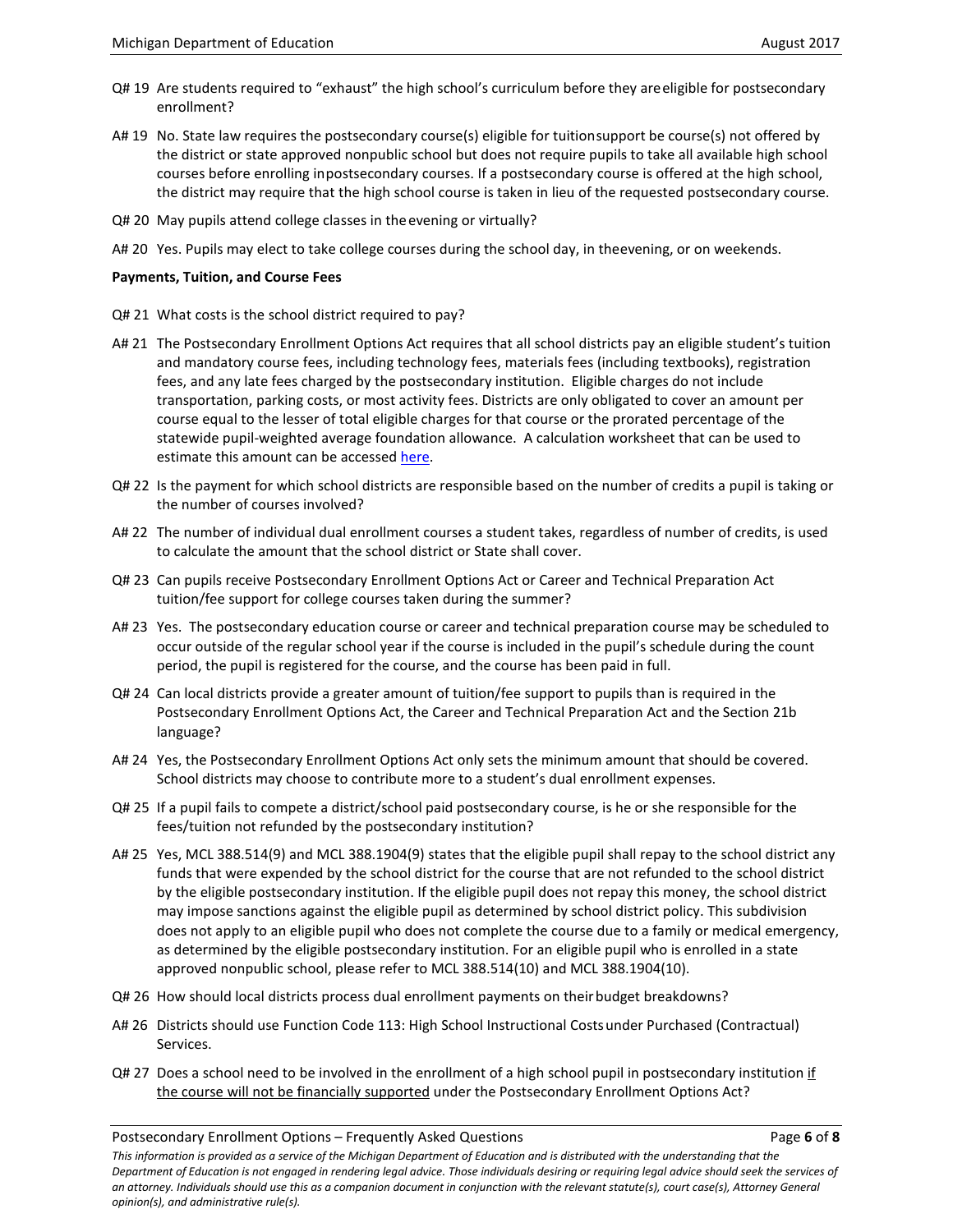A# 27 No, a parent may enroll his or her child in a postsecondary course without the assistance of the school if he or she will be paying for the enrollment. In order to receive tuition and fee assistance, and high school credit under this act, the postsecondary enrollment must be coordinated through the public or nonpublic school.

## **Full Time Equivalency (FTE) Calculations and Considerations**

- Q# 28 How should districts count pupils involved in postsecondary enrollment in terms of full-time equated membership?
- A# 28 See Section 5-G-A of the [Pupil Accounting Manual](http://www.michigan.gov/documents/mde/___2016_PAM_532356_7.pdf)
- Q# 29 The district has five pupils who have earned all of the credits required fortheir high school diploma in the previous year, but did not go through the graduation ceremony and did not receive their diploma. These pupils have enrolled in one course at thehigh school and four courses at the nearby community college. May the district count these pupils for 1.0 FTE?
- A# 29 An individual who has achieved a high school diploma shall not be counted in membership. An individual who has achieved a high school equivalency certificate shall not be counted in membership unless the individual is a student with a disability as defined in R 340.1702 of the Michigan administrative code. An individual participating in a job training program funded under former section 107a or a jobs program funded under former section 107b, administered by the department of talent and economic development, or participating in any successor of either of those 2 programs, shall not be counted in membership.

## **Reporting Information**

- Q# 30 What will districts report to the MDE?
- A# 30 School districts report the following information as required by Section 18(3):
	- Total dollars expended for pupils involved in postsecondaryenrollment
	- Number of pupils eligible for postsecondary enrollment
	- Number of pupils involved in postsecondary enrollment during thepreceding school year (aggregate and by grade level)
	- The percentage of the district's enrollment represented by pupils involvedin postsecondary enrollment
	- The number of postsecondary courses paid for by the district under this Act
	- The number of postsecondary courses for which college credit wasgranted
	- The number of postsecondary courses for which high school credit wasgranted
	- The number of postsecondary courses that were not completed by pupils
- Q# 31 What are Section 64b Dual Enrollment Incentives?
- A# 31 These supplemental payments are available to districts for supporting postsecondary opportunities for students under this Act. Up to \$60 per course, per student, per year is available (depending upon number of credits and course completion status). Districts claim these incentives through the TSDL data collection, in which eligible courses should be coded as "10". Incentive payments are processed through monthly State School Aid payments.

## **Homeschooled and Nonpublic School Students**

- Q# 32 What defines an eligible nonpublic school for the purposes of Dual Enrollment?
- A# 32 To determine if a nonpublic school is recognized by the MDE, visit th[e Nonpublic and Homeschool webpage](http://www.michigan.gov/mde/0,4615,7-140-6530_6569_35175---,00.html) and locate the document: Nonpublic Schools Meeting Reporting Requirements.
- Q# 33 Can a nonpublic pupil enroll directly with a postsecondary institution, or do they need to coordinate their enrollment with their local public district?